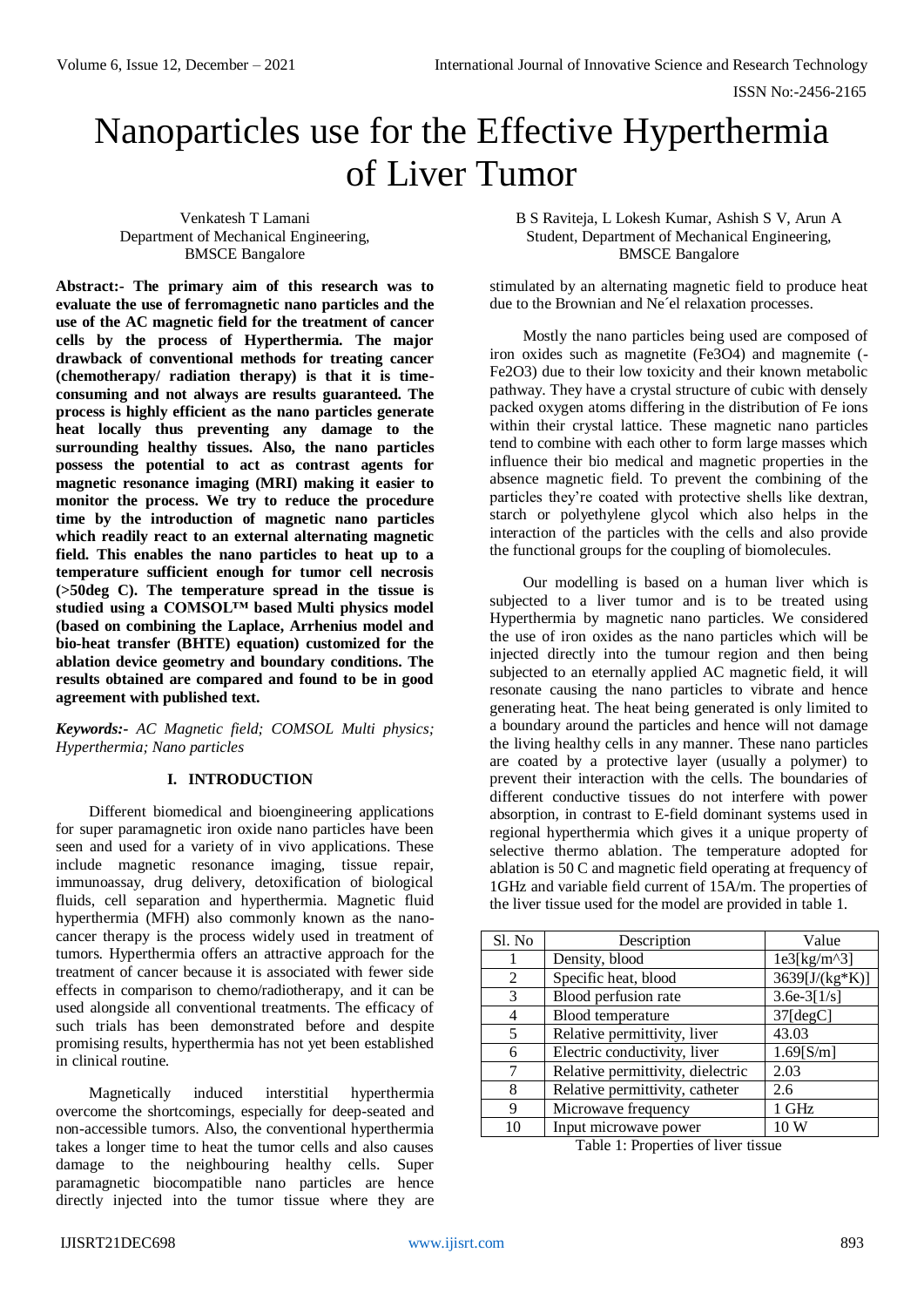ISSN No:-2456-2165

### **II. MODELLING**

The computer model of the described problem was formulated in COMSOL Multi physics It consists of a thin coaxial cable with a ring-shaped slot measuring 1 mm cut on the outer conductor 5 mm from the short-circuited tip. For hygienic purposes, the antenna is enclosed in a sleeve (catheter) made of PTFE (polytetrafluoroethylene). The following tables give the relevant geometrical dimensions and material data. The antenna operates at 1 GHz, a slightly modified frequency from the widely used 2.45GHz in microwave coagulation therapy.

This problem does not model the interior of the metallic conductors, and it models metallic parts using boundary conditions, setting the tangential component of the electric field to zero.



Fig. 1: The structure of the co-axial cable used in the model

The model used in this simulation makes use of the axisymmetric condition of the problem; therefore, we can model only a planar cut section and revolve it to obtain the complete model.



Fig. 2: Modelling of the liver tissue along with the catheter, a) without nanoparticles b)with nanoparticles

#### **III. ELECTROMAGNETICS**

The electromagnetic wave in the catheter is characterized by transverse electromagnetic waves.

$$
\mathbf{E} = \mathbf{e}_r \frac{C}{r} \mathbf{e}^{j(\omega t - kz)}
$$

$$
\mathbf{H} = \mathbf{e}_\varphi \frac{C}{rZ} \mathbf{e}^{j(\omega t - kz)}
$$

$$
\mathbf{P}_{\text{av}} = \int_{r_{\text{inner}}}^{r_{\text{outer}}} \text{Re} \Big( \frac{1}{2} \mathbf{E} \times \mathbf{H}^* \Big) 2\pi r dr = \mathbf{e}_z \pi \frac{C^2}{Z} \ln \Big( \frac{r_{\text{outer}}}{r_{\text{inner}}} \Big)
$$

where r,  $\varphi$  and z are the cylindrical coordinates.  $P_{av}$  is the time average power flow in the cable, *Z* is the wave impedance of the cable dielectric, and rinner and router are the inner and outer radii of the dielectric, respectively.  $\Omega$ represents the angular frequency, and the propagation constant, k, is given by

$$
k = \frac{2\pi}{\lambda}
$$

The wave equation used in the modelling of the frequency domain are given by

$$
\nabla \times \mu_r^{-1}(\nabla \times \mathbf{E}) - k_0^2 (\varepsilon_r - \frac{j\sigma}{\omega \varepsilon_0}) \mathbf{E} = 0
$$
  
 
$$
\mathbf{E}(r, \varphi, z) = \mathbf{\tilde{E}}(r, z) e^{im\varphi}
$$

The magnetic field domain is modelled using the basic formulas based on Ampere's Law, given by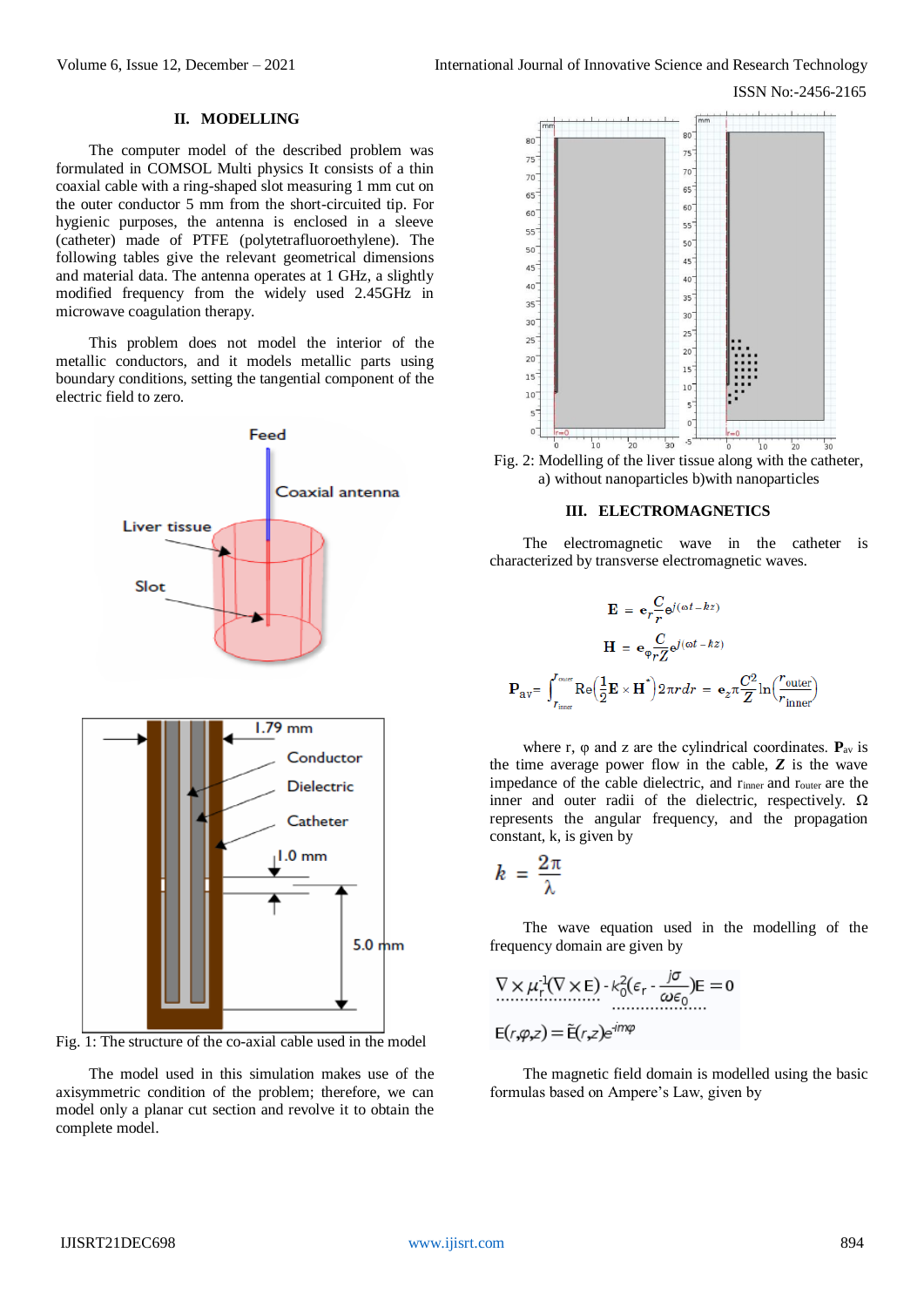ISSN No:-2456-2165

 $\overline{a}$ 

$$
\begin{aligned}\n\frac{\nabla \times H = 1}{\n\Delta \times H} &= \nabla \times A \\
E = -j\omega A \\
J = \sigma E + j\omega D\n\end{aligned}
$$

#### **IV. HEAT TRANSFER**

The time dependent heat transfer formula is given by

$$
\rho C_p \frac{\partial T}{\partial t} + \nabla \cdot (-k \nabla T) = \rho_b C_b \omega_b (T_b - T) + Q_{\text{met}} + Q_{\text{ext}}
$$

Where k is the thermal conductivity (W/(m·K)),  $\rho_b$  is the density of blood  $(kg/m<sup>3</sup>)$ ,  $C_b$  is the specific heat capacity of blood( $J/(kg.K)$ ), omega<sub>b</sub> represents the blood perfusion rate(1/s), and blood temperature  $T<sub>b</sub>$ . The heat source from metabolism, Q<sub>met</sub>, and Q<sub>ext</sub> is an external heat source, both whose units are  $W/m<sup>3</sup>$ .

The tissue damage integral gives us a fair idea about the degree of tissue injury, based on the Arrhenius equation:

$$
\frac{d\alpha}{dt} = A \exp\left(-\frac{\Delta E}{RT}\right)
$$

Where  $\Delta E$  is the activation energy for irreversible damage reaction(J/mol), and A is the frequency factor( $s^{-1}$ ).

#### **V. SIMULATION**

The above-described problem has been simulated in COMSOL Multi physics. The study used in this particular problem is a frequency study to analyze the electromagnetic fields, followed by a time study step to determine the tissue temperature and damage over a period of time. The heat generated due to the electromagnetic fields was coupled with the biological tissue (or tumor) to simulate the heating. The initial condition of the entire setup was taken to be equal to 310.15 K (T\_blood), the same as the arterial blood temperature.

#### **VI. RESULTS AND DISCUSSIONS**

The figures below portray the effect of heating of the liver tumor with and without nanoparticles respectively.







From the results, it is evident that the use of nano particles, considerably reduces the time required to cause cell necrosis. In this simulation with nano particles, the time required reduced by 50%, and also the nano particles enable uniform heating throughout the tumor tissue, as opposed to the original model where the localized heating occurs at a greater rate near the electrode.

We can see that the temperature required of cell necrosis (>323 K) has been reached in the nano particles aided model in 5 mins as compared to 10 mins of hyperthermia without nano particles. This simulation can hence throw light on the importance of this technique, for further developments.



hyperthermia